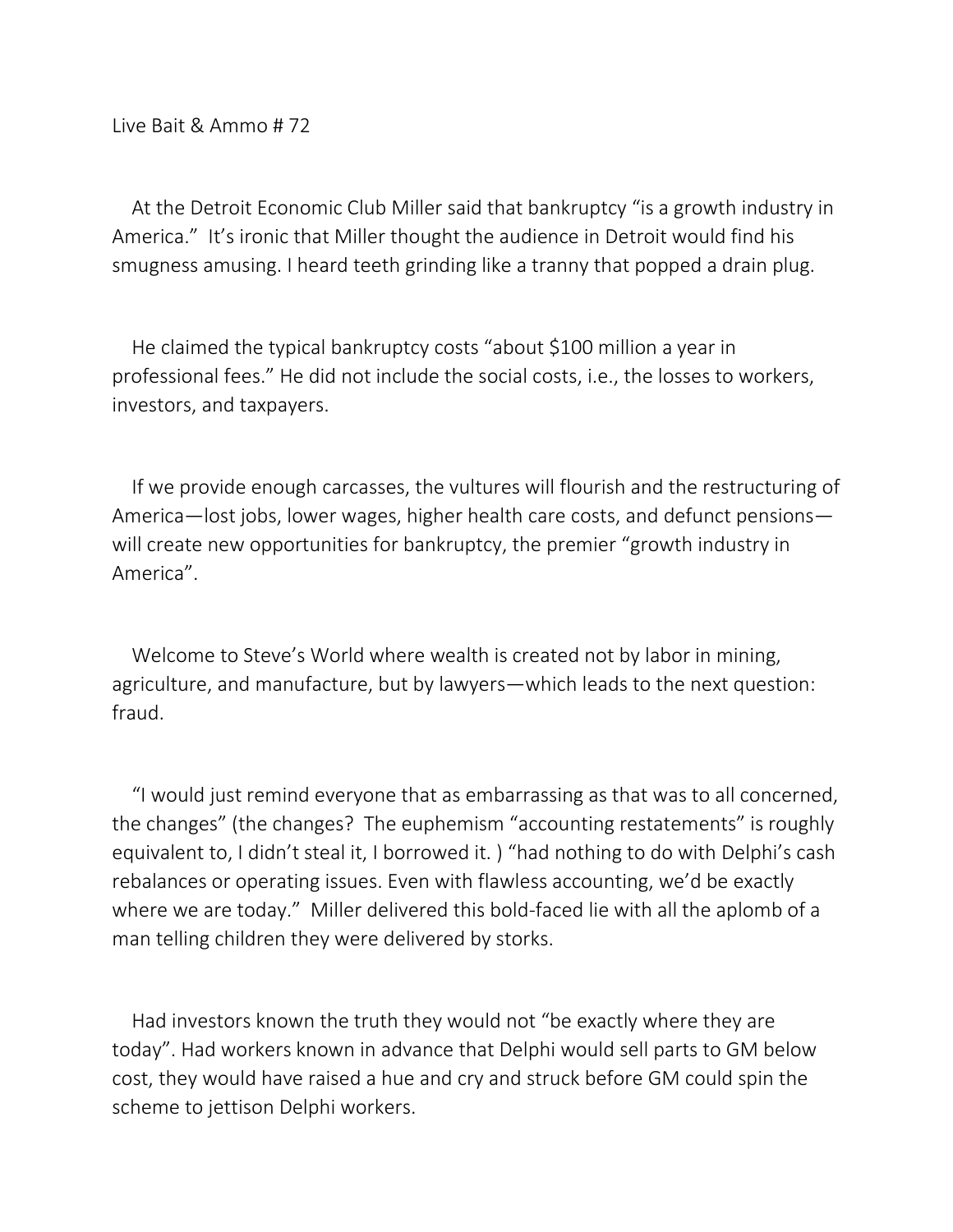Miller bragged how well Delphi was performing in categories of quality, delivery, and new business. So what's the problem?

Labor contracts. Delphi he said, "inherited.....Tier 1 labor contracts that are substantially higher than the prevailing union contracts throughout the US supplier industry."

He neglected to add that Delphi inherited debt free all the property, patents, products, machinery, technology, and expertise of a premier tier 1 supplier. Or that minus racketeering the profit margins of tier 1 products are substantially higher than tier 2 products. He neglected to mention that the pension was fully funded and the labor contracts were not a surprise like the rise in steel prices. If labor contracts are the sole cause of Delphi's demise, the Delphi bankruptcy was orchestrated well in advance.

"Delphi's hourly labor costs have surpassed \$78 for wages and benefits."

"\$78"? Every time Miller mentions labor costs we get a raise. Two weeks ago it was \$76. How does this work?

According to Delphi's Total Compensation Summary published in 2002 and 2004, total compensation rose \$1.31 from 2002 to 2004. Since Miller took the helm it rises more than that every time he opens his mouth. The average hourly worker's total compensation in 2004 (the last year that Delphi mailed a Total Compensation Summary to every employee's home address) was \$42.36 which included social security taxes. How did we gain \$35.64 since 2004? In Steve's World accounting is a dramatic art.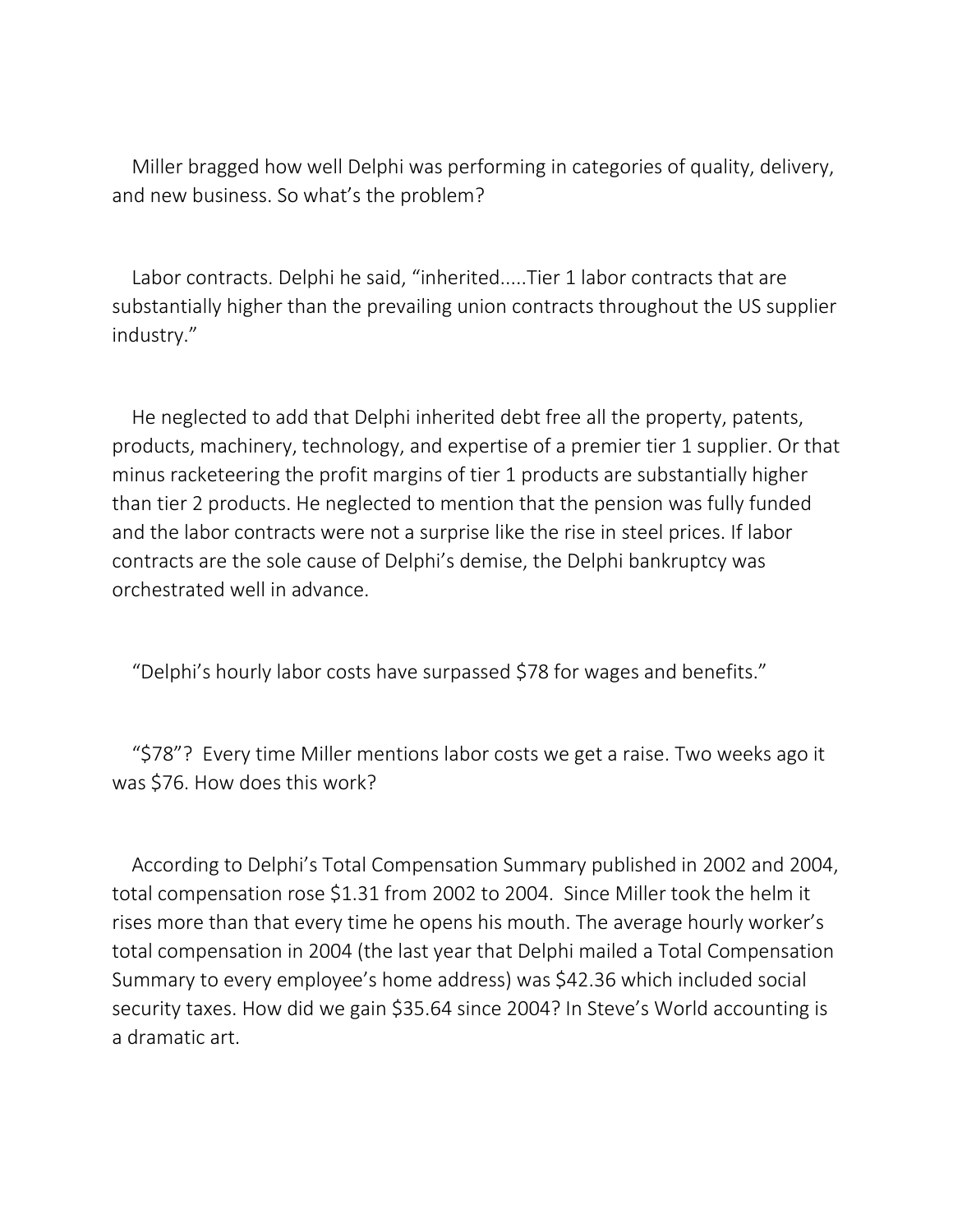The second reason for Delphi's failure was not the racketeering, i.e., GM demands that Delphi sell parts below cost, but rather "the decline in GM North American production volumes." Miller ignores the fact that Delphi's content per GM vehicle declined by design despite GM's contractual commitment to invest \$1 billion in new business with Delphi. Instead GM chose to divest in Delphi and thereby undermine American operations and hasten the bankruptcy.

Miller failed to mention that the Coopersville plant sells parts to China below cost. Creative bookkeeping is the magic wand of "restructuring."

What is the solution according to Steve? Miller cites "five big restructuring variables."

(1.) Reduce wages and benefits, and "address costly restrictions [outsourcing] and work rules [seniority] that inhibit productivity." In other words break the union but preserve the bureaucracy as an arm of management to keep the rabble under control.

(2.) Financial assistance from GM [extortion] sufficient to cover the transformation to a sweatshop. Miller wants cash from GM. He wants the joint funds. He wants pocket money. He wants a new train set. Since he is the only player at the table with clean hands, he is certain he will get it.

(3.) "....be global category killers." He literally salivated over that garish phrase plucked from a B-movie trailer. The long and short of the "restructuring" is that Miller wants to cash out. He doesn't manage manufacturing enterprises. He isn't concerned with the long term quality or efficiency of Delphi. He wants to chop it up, sell it off, and move on to the next carcass. This description of vulture capitalism isn't speculation on my part, it's Miller's track record.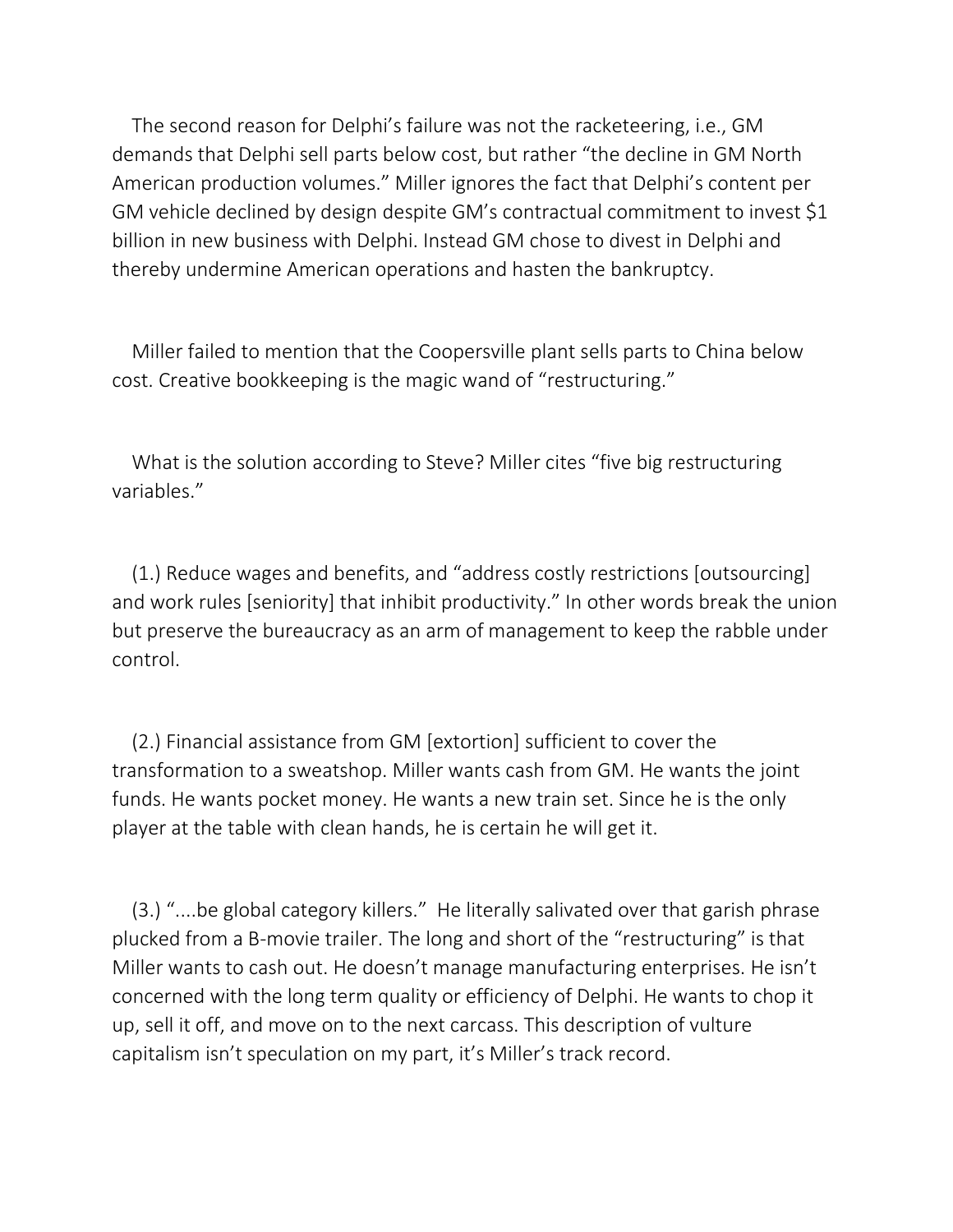For those of you who believe in political solutions Miller cautioned, "in the final analysis there wasn't anything any state could do to offset the underlying economics involved." Capitalism is above the law, or perhaps I should say, it is the law. The court serves perpetrators not victims.

(4.) Reduce "about 25% of our worldwide salary workforce...and eliminate up to 40% of our current corporate officer positions." This is typical of a Miller "restructuring". It's a quick way for him to make a million bucks and sleep well.

(5.) Miller purports to "honor our accumulated pension obligations, thereby avoiding termination of our pension plan." Miller's plan requires "a way to stretch out our required pension plan payments" and make the pension contingent on achievement of certain goals. This is the carrot. Those of you who have worked twenty-six years or less at GM-Delphi and are not eligible for the buy-off are expected to submit to wage cuts, increased health care costs, and elimination of work rules that make the job humane in order to get a pension that is worth less than a pimp's promise.

I have 27 years seniority. Thus, I am eligible for the buy-off. Take the money and run is not a plan, it's a scam. We already have a Benefit Guarantee. GM has a contractual and legal responsibility to provide pension, health care, and life insurance for Delphi retirees equal to the benefits enjoyed by GM-UAW members. It shouldn't even be on the table. Furthermore, GM owes active Delphi workers seven years of pension credits. Shoemaker acts like he won something for us, when in fact the offer is less than we deserve. The purpose of the buy-off is to mitigate resistance by decimating solidarity.

The buy-off limits GM's liability, it does not protect workers collectively, or individually. Since Gettelfinger broke open the door for takeaways from retirees, there is no genuine security. Retirement on a fixed income is a perilous prospect without a guaranteed level of health insurance. Furthermore, the buy-off means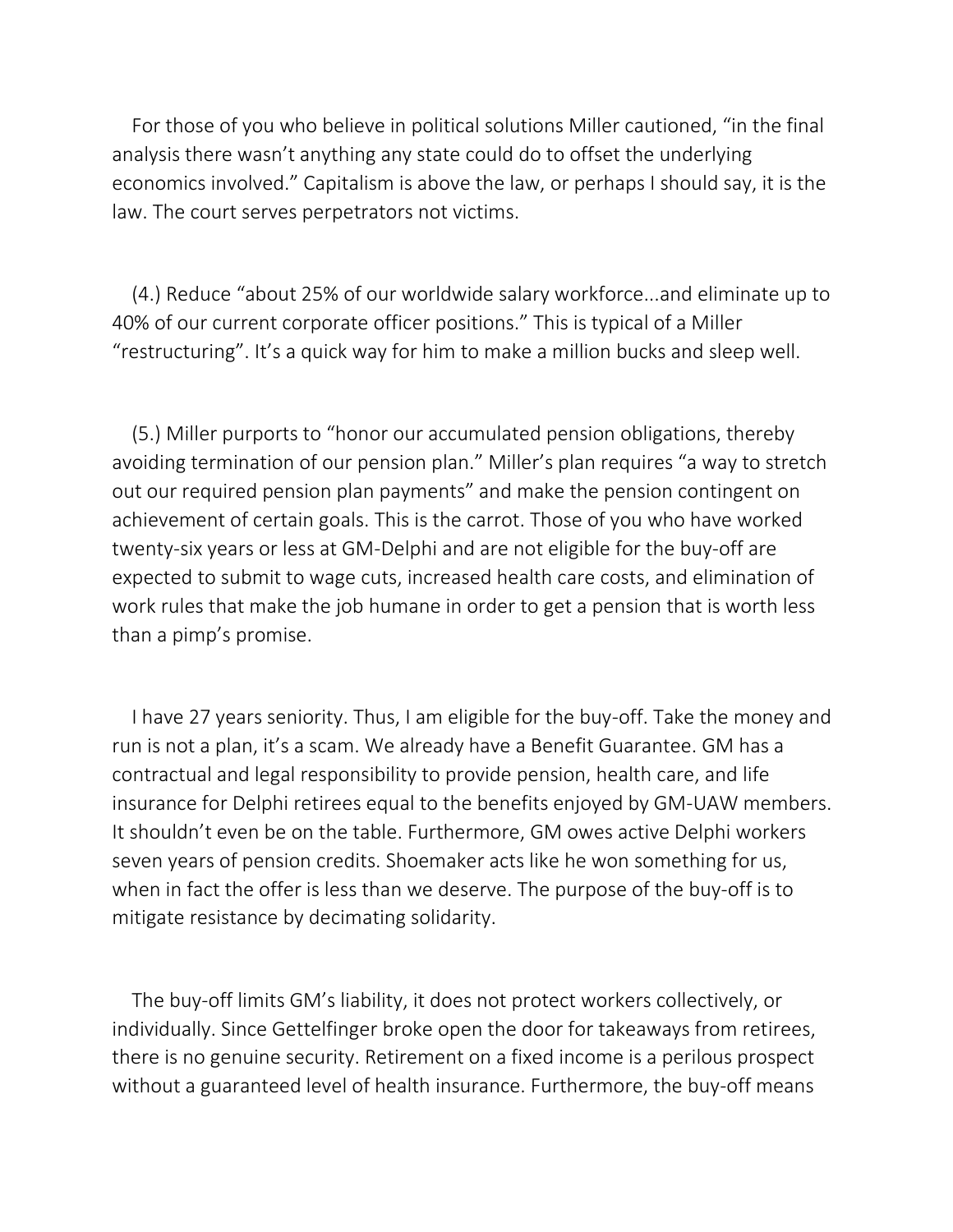jobs will be sacrificed. How can adding to the burden of legacy costs balance the equation? The buy-off is a time bomb, not an escape hatch.

The isolation of Delphi workers is not a fight to win strategy, it's a bound to lose maneuver. The Delphi struggle must be supported by GM-UAW members and framed in the broader context of social equity for all Americans. Delphi is not a skirmish, it's a war with national ramifications we can neither avoid nor evade. Any deal that does not commit the corporations to advocate side by side with the unions for national health care is a hopeless half measure, a creature of dissimulation and despair destined to fail.

Mark Reutter wrote in an article for the Washington Post, [Workplace Tremors, 8/23/05] "There is little evidence that court supervised reorganization produces a superior company. In fact, quite a few companies that come out of bankruptcy make a return trip, and there is growing evidence that the process diverts capital away from needed investments into the pockets of the restructurers." Without national health care it is likely that Delphi will return to court to dump the pension. The hourly compensation Miller proposes cannot cover the legacy costs. It's a sham.

Delphi is a test case. If Miller succeeds in breaking union contracts, bleeding pensions, and butchering the workforce while sheltering assets overseas, other multinationals including GM will follow suit. Bankruptcy will indeed become a "growth industry in America." Would the French tolerate such treatment? Would Solidarnosc, the Polish union? Why should Americans? Capitalism in the US has evolved to the point where the courts routinely sanction the transfer of wealth from the masses to the few as a social convention.

Miller spelled it out plainly when he said, "What is at stake here is the basic social contract in our traditional industries." Miller intends to break that social